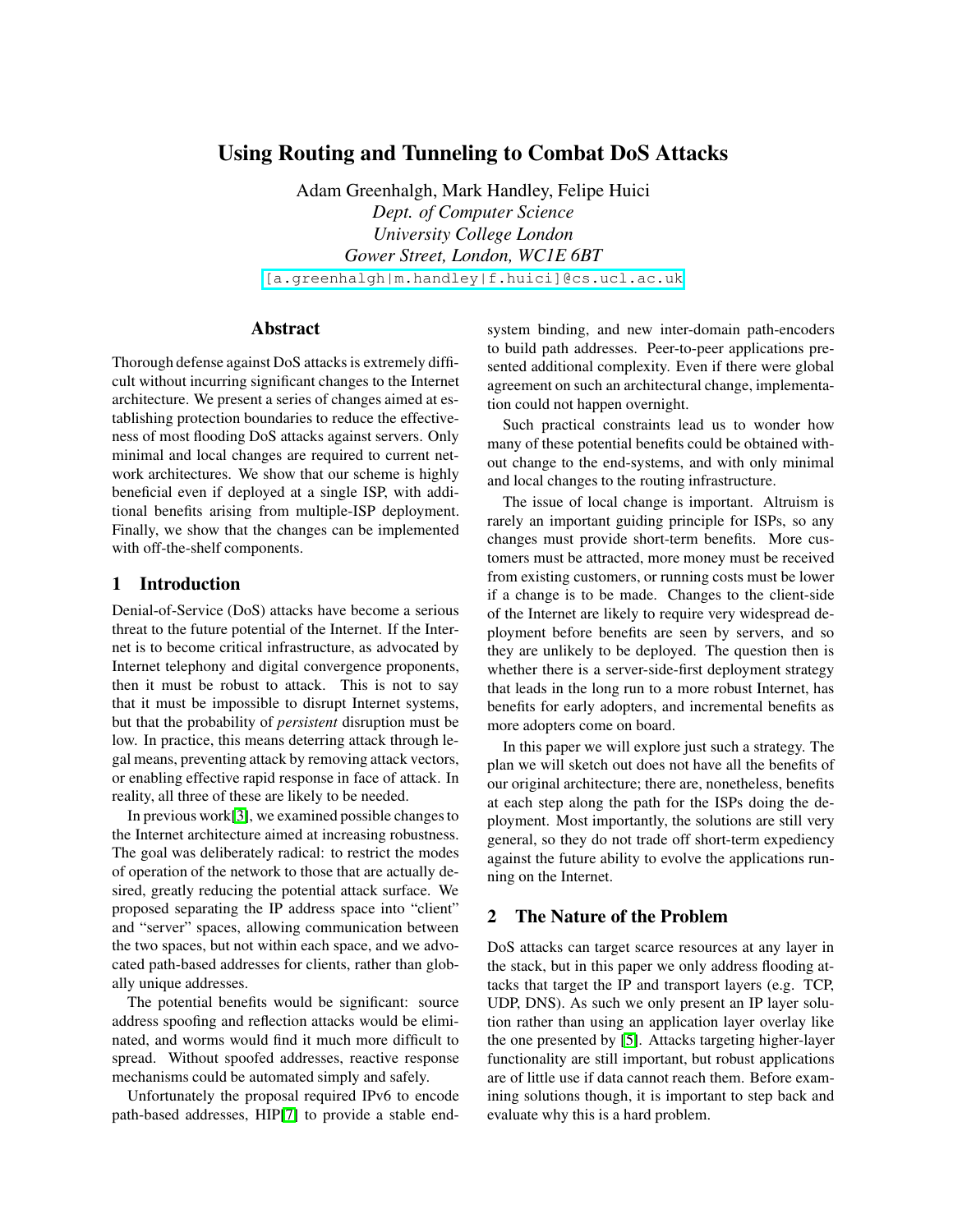There are a number of factors that complicate the picture. The simplest DoS attack consists of one host flooding traffic to another. If the recipient cannot keep up due to CPU, memory, network bandwidth, or other resource starvation, then the attack is likely to be successful. The obvious question is: why can't the recipient simply request that the traffic stop? The reasons are many and varied, and shed light on the nature of the problem.

The natural expectation is that an end-system could say to the network "don't send me any more traffic from X". There are essentially two technical issues: where in the network this would be enforced, and how to ensure that this mechanism can only be used legitimately.

In the existing Internet, there are not many places where such packet filters could be installed. To be effective, filtering must be installed upstream of any bottleneck on the path to the recipient, and ideally should be close to the source of the attack. Unfortunately, tracing back the path taken from the attacker to the victim is not trivial, given that wide-area Internet paths are almost always asymmetric. As a result, to automatically find an appropriate place to install such a filter requires mechanisms that do not currently exist. Even if such mechanisms did exist, it is far from obvious what incentive the ISP at the appropriate place for a filter would have for installing it, since an ISP close to the attacker is unlikely to have a direct business relationship with the victim. Finally there is the issue of authenticating that the request to install such a filter really did come from the victim. No appropriate authentication infrastructure currently exists, and without good authentication, any process that automates the installation of filters may be exploited as a DoS mechanism in its own right.

All these problems are made worse by *Distributed* Denial-of-Service attacks (DDoS), where many hosts are compromised and flood a victim in unison. With DDoS it becomes very important that any filters are as far upstream as possible. The sheer number of filters that the victim might need to be installed could also be a problem with existing hardware.

Any automated filter mechanism that installs filters for a specific {source, destination} pair of IP addresses will be useless against an attacker that spoofs the source address of packets. Not only can the attacker simply change address to avoid existing filters, but he might be able to spoof a legitimate machine's source address in "attack" packets, with the goal of causing a filter to be installed that prevents legitimate communication.

Recent data[\[2\]](#page-6-3) from security vendors indicates that source address spoofing is rarely used today in DDoS attacks since it is not needed for them to be effective. Botnets are relatively easy to create, and since there is no automatic way to silence compromised hosts, there is little incentive to spoof. In fact, just enough edge-sites employ ingress filtering on outgoing traffic that a botnet actually has slightly greater firepower if address spoofing is *not* used. However if an automatic filtering mechanism were deployed, the prevalence of address spoofing would no doubt increase significantly. At present, an interesting vicious cycle exists:

- 1. Attacks do not source address spoof because there is no automated filtering mechanism.
- 2. There is relatively little deployment of ingress filtering, because attacks do not source address spoof.
- 3. There is no automated filtering mechanism because attacks could source-address spoof to bypass it.

One way to break such a cycle would be to deploy a mechanism to effectively defend against non-spoofed DoS attacks, while not being vulnerable to abuse by spoofed traffic. Such a mechanism would not *by itself* defend against spoofed traffic, but it would shift the balance. There would be more incentive for ingress filtering, although this seems unlikely to ever be ubiquitous. Most importantly, it opens the door for additional mechanisms to be designed that can detect the difference between spoofed and non-spoofed traffic.

In this paper we sketch out one such solution. It is not intended to be a panacea, but rather to raise the bar somewhat, and to do so with off-the-shelf technologies.

#### **2.1 Points of Control**

There are two important points in defending against DoS: the *point of detection* of an attack, and the *point of control* where the effects of an attack can be mitigated.

The process of attack detection is not simple. Some attacks such as SYN-flooding are easy to detect, at least at the recipient. Other attacks such as making a large number of HTTP requests to a web server are harder, since they require knowledge of what normal traffic looks like, and the purpose normally served by that traffic. Detection, however, is not the focus of this paper. Products from vendors such as Arbor Networks are available that can perform this sort of analysis, so we will assume that a detection infrastructure exists at important servers.

Our focus is on establishing *points of control*, once an attack has been detected. The current Internet has no real concept of a point of control, beyond what can be done using traditional firewalls and routing protocols. Generally firewalls are too close to the victim to be useful against DoS, and destination-based routing does not provide sufficient discrimination of traffic flows.

The requirement is for a victim to be able to communicate with a point of control upstream of local bottleneck links, and to be able to request instantiation of filters that prevent hostile traffic reaching its subnet. Such filters must be installed quickly, without human inter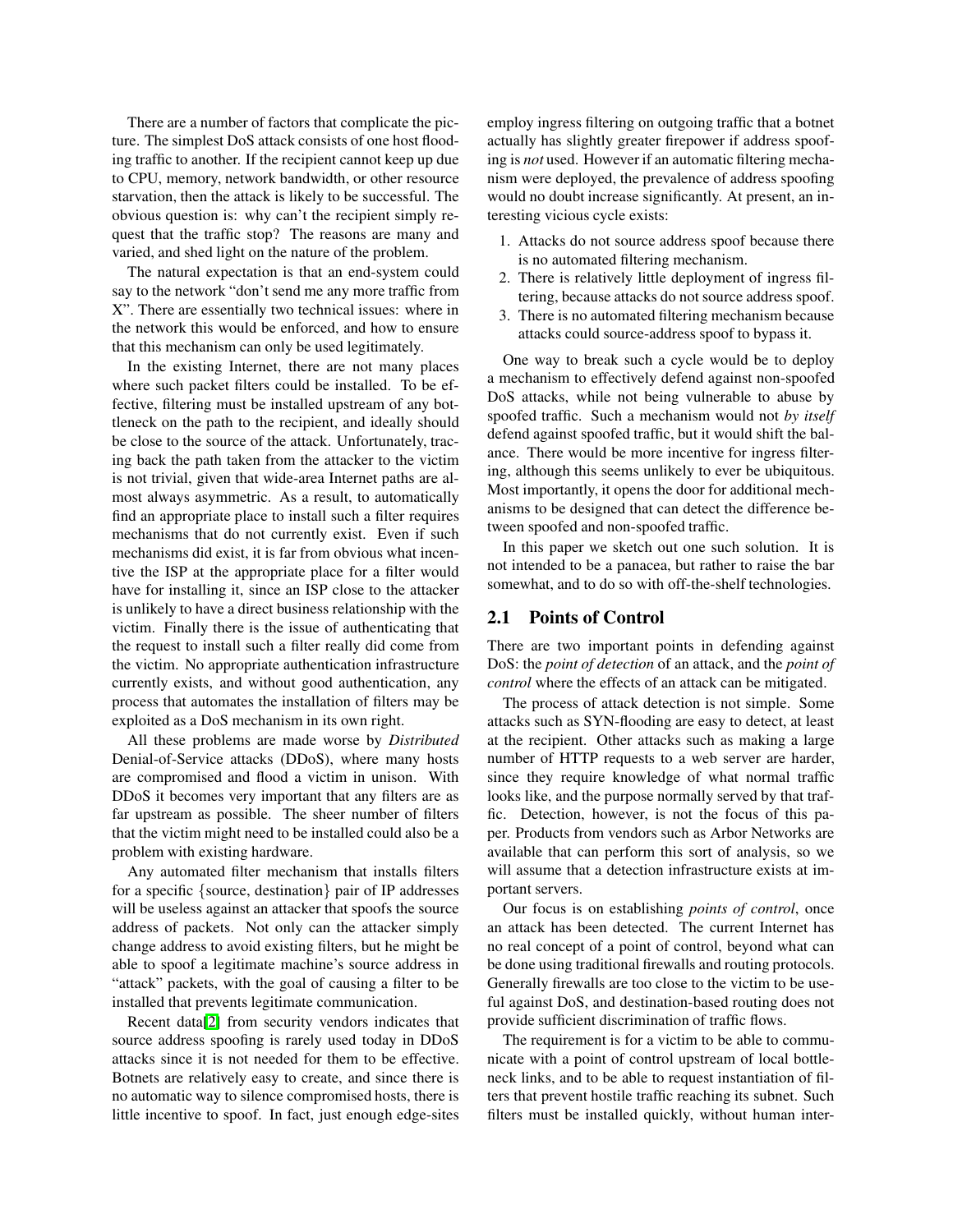vention. In addition, the point of control must be able to validate the filter request, so filters cannot be installed maliciously by third parties.

None of this is terribly radical, and what remains is engineering rather than science. How can the victim rapidly and reliably discover the existence of a point of control on the path from the attacker? How can it do this when there are many thousands of attackers? How can the point of control validate the filter request?

Our solution answers these questions through segmentation of the address space, careful control of routing information, and encapsulation. These are the three key IP-level building blocks we have to work with in the Internet today.

#### **3 Proposed Solution**

Ideally we would like to protect all Internet hosts, but realistically it is usually servers that present the biggest target. We propose, consequently, to provide a protected virtual net for those servers that wish to be better defended. An ISP providing such protection could charge a premium fee for the service, giving a clear incentive for deployment. In [\[10\]](#page-6-4) the author presents a similar approach that for small DDoS attacks in the context of a single ISP. Our solution is intended to extend to a network of many collaborating ISPs, but in this section we first examine how our solution might initially be deployed at a single ISP, before examining options how multiple ISPs might cooperate.

#### **3.1 Single ISP Architecture**

The first step is to designate certain subnets of the IP address space as server subnets: these will receive additional protection from attack. We refer to these subnets collectively as the *server-net*; conceptually they are within a protection boundary ringed by control points. Traffic from the public Internet must traverse one of these control points on its way into the server-net.

A condition of being a server-net host is not being permitted to send directly to other server-net hosts. This constraint prevents hosts inside the server-net from attacking other hosts inside the server-net, and prevents server-net hosts being exploited as relays in reflection attacks on other server-net hosts. It also helps slow the spread of worms within the server-net boundary.

The basic functions of a server-net boundary control point are *encapsulation* and *filtering*. At an encapsulator, packets destined for a server are encapsulated IPin-IP, and sent to a decapsulator located in the server's co-location facility. An ISP must have at least one encapsulator, but maximum benefit will be gained with one encapsulator associated with each PoP or peering link.

The principal advantage of this architecture is that

when a server is attacked, the decapsulator knows precisely which encapsulators the malicious traffic traversed. As a result, it can ask them to filter traffic, stopping the attack some distance upstream of the victim. We note that encapsulation isn't the only technique by which this could be achieved. In particular, MPLS tunneling might also be used for this purpose. However IP-in-IP encapsulation has advantages over MPLS. First, the address of the encapsulator can be directly obtained by the decapsulator, rather than needing additional mechanisms to reverse map the MPLS labels, but perhaps more importantly it is much harder to extend an MPLS solution inter-domain, which is our eventual goal.

Causing incoming traffic, even traffic originating from within the local ISP, to traverse an encapsulator requires careful control of routing. Routes to the server-net subnets should only be advertised from the encapsulators themselves, to ensure that there is no way to bypass them and send directly to the servers. In addition, the decapsulator addresses should be taken from the ISP's infrastructure address space, which (according to best current practice) should never be advertised outside of the ISP's own network. This prevents an attacker directly flooding a decapsulator associated with a server.

Possible communication paths within this architecture are illustrated in Figure [1.](#page-3-0) Flows 1 and 2 show the typical scenario with packets from a client passing through an encapsulator, being tunneled to a decapsulator, and finally arriving at the servers. Flow 3 is client to client and is unaffected. Flow 4, from one protected server to another, is disallowed to prevent reflection attacks and the spread of worms. Finally, flow 5 shows a protected server choosing to perform decapsulation itself.

Server→client traffic could be sent via the reverse of the incoming tunnel, or it could be forwarded natively. Either reverse path for the traffic is feasible with the proposed architecture, it should be an operation decision as to which is used. Tunneling has the benefit that a smart encapsulator can view both directions of a flow, allowing it to monitor and filter traffic more intelligently. However, this requires forwarding state at the decapsulator that is set up based on observed incoming traffic, and this state might be vulnerable to DoS if source address spoofing is used.

One solution is for the server to switch dynamically from a native to a tunneled reverse path once a connection is fully established and is therefore known not to be spoofed. Traffic with a tunneled reverse path can then be forwarded from encapsulator to decapsulator with higher diffserv priority, which might lessen the effect of flooding attacks that spoof source addresses.

The goal of a server-net when deployed at a single ISP is to allow automated filtering of unwanted traffic at the ingress point of that ISP. To perform such automated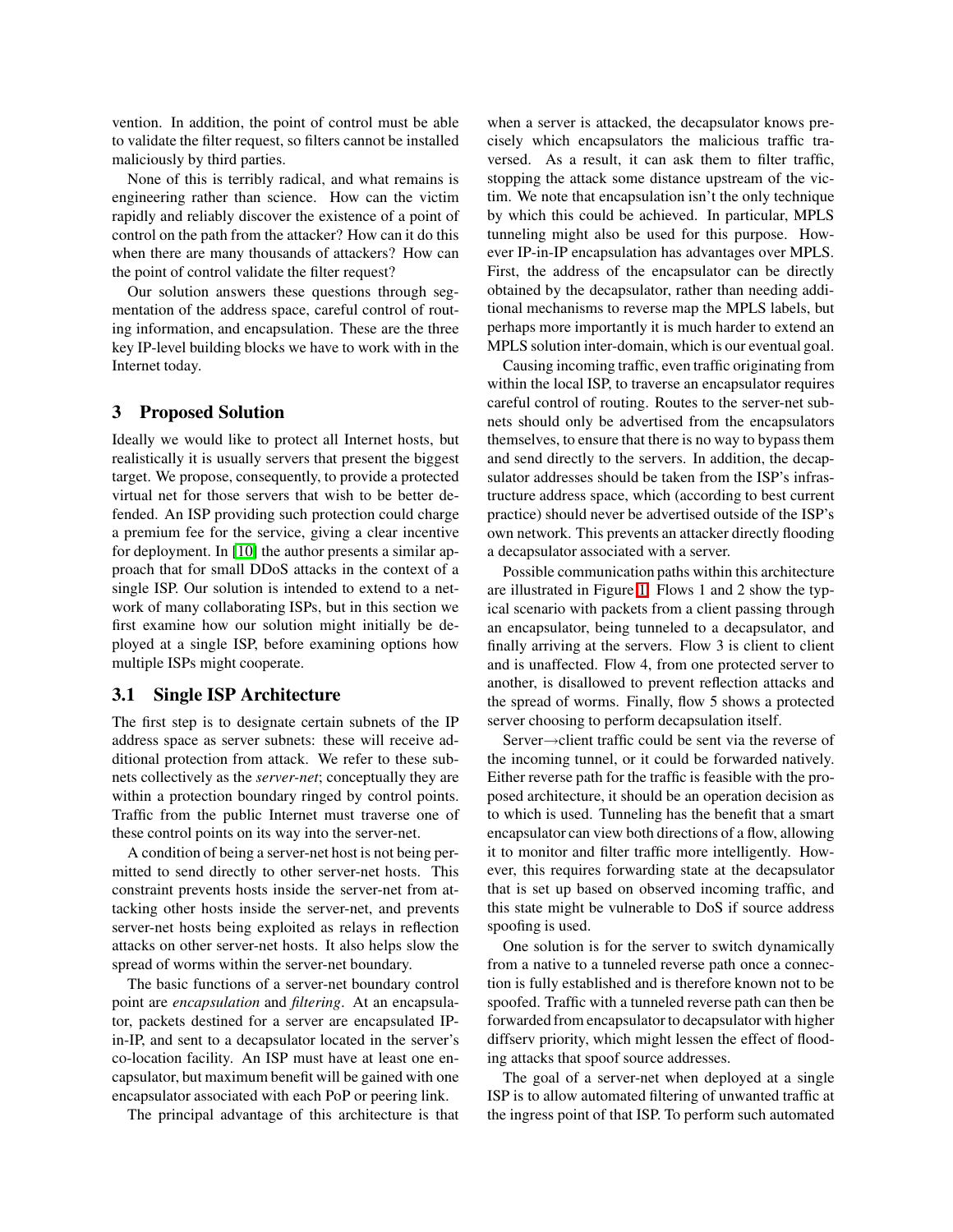

<span id="page-3-0"></span>Figure 1: Scenarios for single ISP architecture.

filtering requires a detection infrastructure in place, located so that it can monitor traffic to the server. Possible locations for this would be in the decapsulator, in the server, or on the path between the two.

Once a flow has been identified as hostile, the decapsulator needs to be informed, and it in turn informs the encapsulator, which installs the appropriate filter. The use of infrastructure addresses between decapsulator and encapsulator is the first line of defense against subversion of the filtering capabilities, as it should simply not be possible for normal Internet hosts to send filtering requests directly to an encapsulator. Behind this first line of defense, the signaling channel between the decapsulator and the encapsulator should be secured. Simple nonce exchange may be sufficient to protect against offpath attacks, given that a compromised router on the path can already cause DoS. Public-key-based solutions are, of course, also possible.

The benefits are clearly greatest for large ISPs hosting server farms and running a large number of encapsulators. Such ISPs will typically have many peering points with other large ISPs, and these peering points will be both geographically and topologically distributed. This traffic from a large distributed attack will be spread across many encapsulators because it will be entering the network from many neighboring ISPs, and so it will be stopped closer to its origin, before it has aggregated to the point where it can cause serious damage.

Smaller ISPs still benefit because their customers can control their degree of exposure, but a large enough attack is likely to overwhelm all incoming links. Nothing an ISP can do *by itself* will help in such circumstances.

## **3.2 Inter-ISP communications**

The benefits of a server-net increase as ISPs co-operate. Extending the protection boundary of the server-net to include the server-nets of co-operating ISPs moves the control points nearer to the sources of the DoS traffic. As we extend the protection boundary, distributed attacks become less concentrated at any particular control point, since traffic from each attacking host enters the servernet through its local encapsulator. Traffic that would previously have traversed the peering link uncontrolled now traverses the peering link encapsulated, within the server-net control boundary.

The general idea is that traffic enters the server-net at the server-net ISP closest to the traffic source, and is then tunneled from that ISP's encapsulator directly to a decapsulator at the destination ISP border. At the destination ISP, the traffic is decapsulated and re-encapsulated to get it to the final decapsulator near to the server. In principle it would be possible to tunnel direct from the remote ISP to the server subnet, but this assumes a degree of trust between ISPs that seems unlikely and unnecessary.

Traffic originating within an immediate neighbor ISP is forwarded natively to the border of the destination ISP where it is encapsulated as in the single ISP case.

## **4 Implementation Details**

To achieve DoS resistance for the server-net, we need careful control over the propagation of routing information. We also need appropriate filtering capability, a filter request channel, and sufficient encapsulation capacity. We will discuss first the single ISP scenario, then explore the options for extending this to multiple ISPs, and finish by discussing feedback and encapsulation.

## **4.1 Single ISP Routing**

The basic requirements of routing to implement a servernet within a single ISP are:

• Server-net addresses must only be advertised to the rest of the Internet from the encapsulators.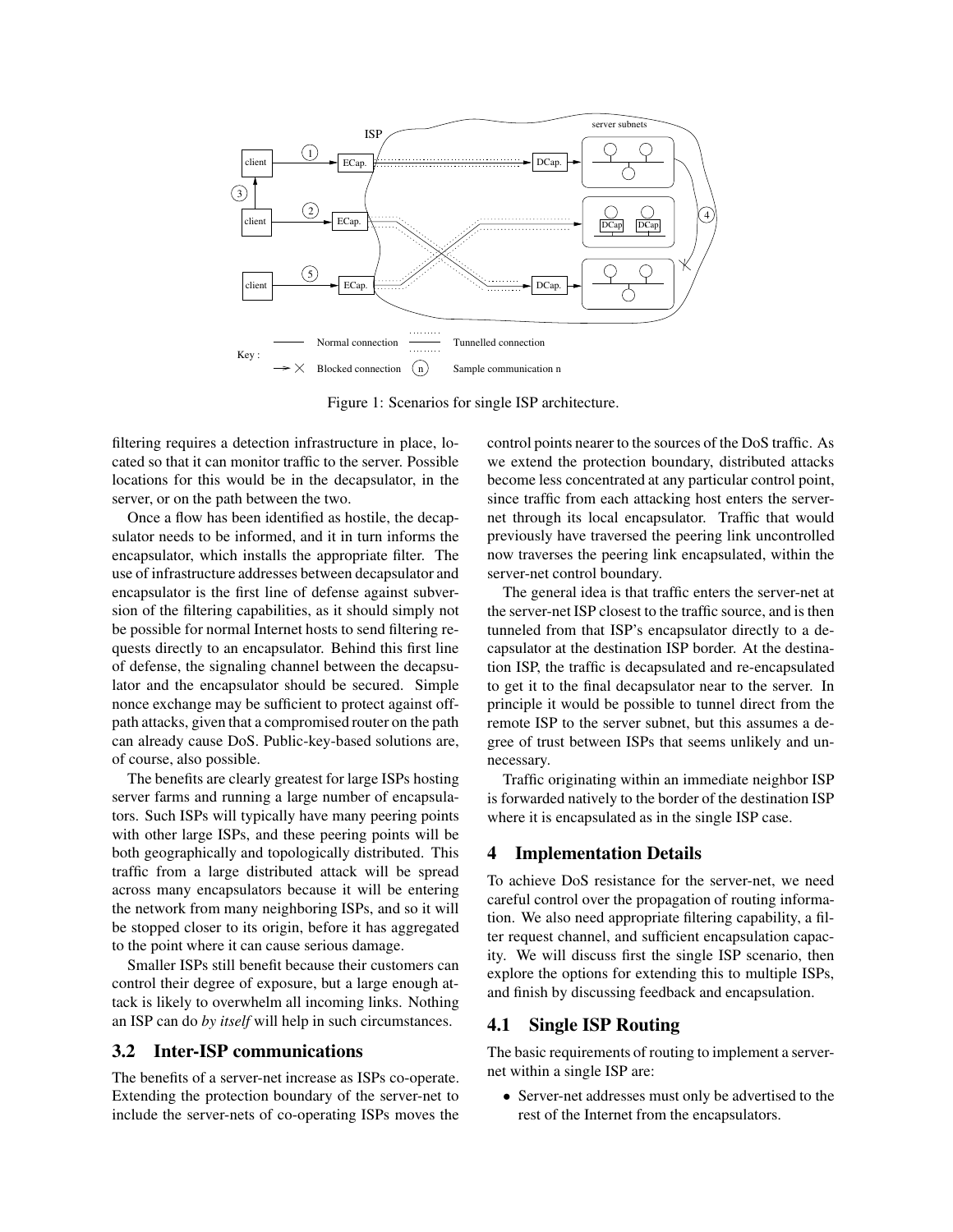

<span id="page-4-0"></span>Figure 2: Route propagation for single ISP server-net

- The encapsulators need to learn which subnets are in the server-net space, and which decapsulator is associated with each.
- The addresses used by the encapsulator and decapsulator must not be advertised to the outside world.
- A server-net subnet must not be advertised to server-net hosts on other server-net subnets.

We believe these requirements can be satisfied by current BGP[\[9\]](#page-6-5) implementations on current router hardware.

The server-net could be manually configured, but in a large ISP this will probably be unfeasible. There are many ways to do this dynamically, but one possible solution is illustrated in Figure [2](#page-4-0) and elaborated below.

- 1. The decapsulator associated with a server-net subnet advertises that subnet into I-BGP<sup>1</sup>. It advertises its decapsulation address as the BGP nexthop router address. The route is tagged with a special BGP *server-net community*<sup>2</sup> . The route is also tagged with the "*do not export*" community that the ISP normally uses to indicate internal infrastructure routes that should not be exported to peers.
- 2. All border routers in the domain are already configured to not propagate routes to their external peers that have been tagged with the *do not export* community, so server-net routes will not leak to the outside world.
- 3. All encapsulators in the domain receive the servernet routes, and match on the server-net community. They then remove the *do not export* commu-

nity and the *server-net community* from matching routes, and re-advertise them to external peers with the nexthop rewritten to be their own address. This will draw external traffic to the encapsulators.

- 4. The encapsulators also re-advertise any routes tagged with the *server-net community* into their IGP routing<sup>3</sup>. IGP routes are generally preferred over I-BGP routes on the basis of *administrative distance*[\[1\]](#page-6-6), so this will cause traffic from clients within the ISP's domain to be drawn to the encapsulators rather than directly to the decapsulators.
- 5. The decapsulator routers also receive routes containing the *server-net community* that have been advertised by other decapsulators. The decapsulator installs a black-hole route for these subnets to prevent server-net to server-net communication.

Using routing in this way should satisfy our requirements. It is likely that slightly simpler solutions are possible if we can add BGP Path Attributes, but this is probably best done in the light of deployment experience.

## **4.2 Multiple ISP Routing**

To protect its own server subnets, each ISP joining a multi-ISP server-net first runs the mechanisms described for a single-ISP server-net. To peer *within* a multi-ISP server-net, the following changes are needed:

- 1. Instead of an encapsulator at the border of the ISP, as shown in figure [2,](#page-4-0) a router with both encapsulation and decapsulation capability is used.
- 2. The encap/decap router does not remove the *server-*

<sup>&</sup>lt;sup>1</sup>I-BGP: Internal BGP - using BGP to carry routing information between routers within a domain.

<sup>2</sup>A *community* is a locally defined BGP routing tag. The actual value of community to use can be locally decided by the ISP.

<sup>&</sup>lt;sup>3</sup>IGP: Interior Gateway Protocol - the intra-domain routing within an ISP, typically OSPF or IS-IS.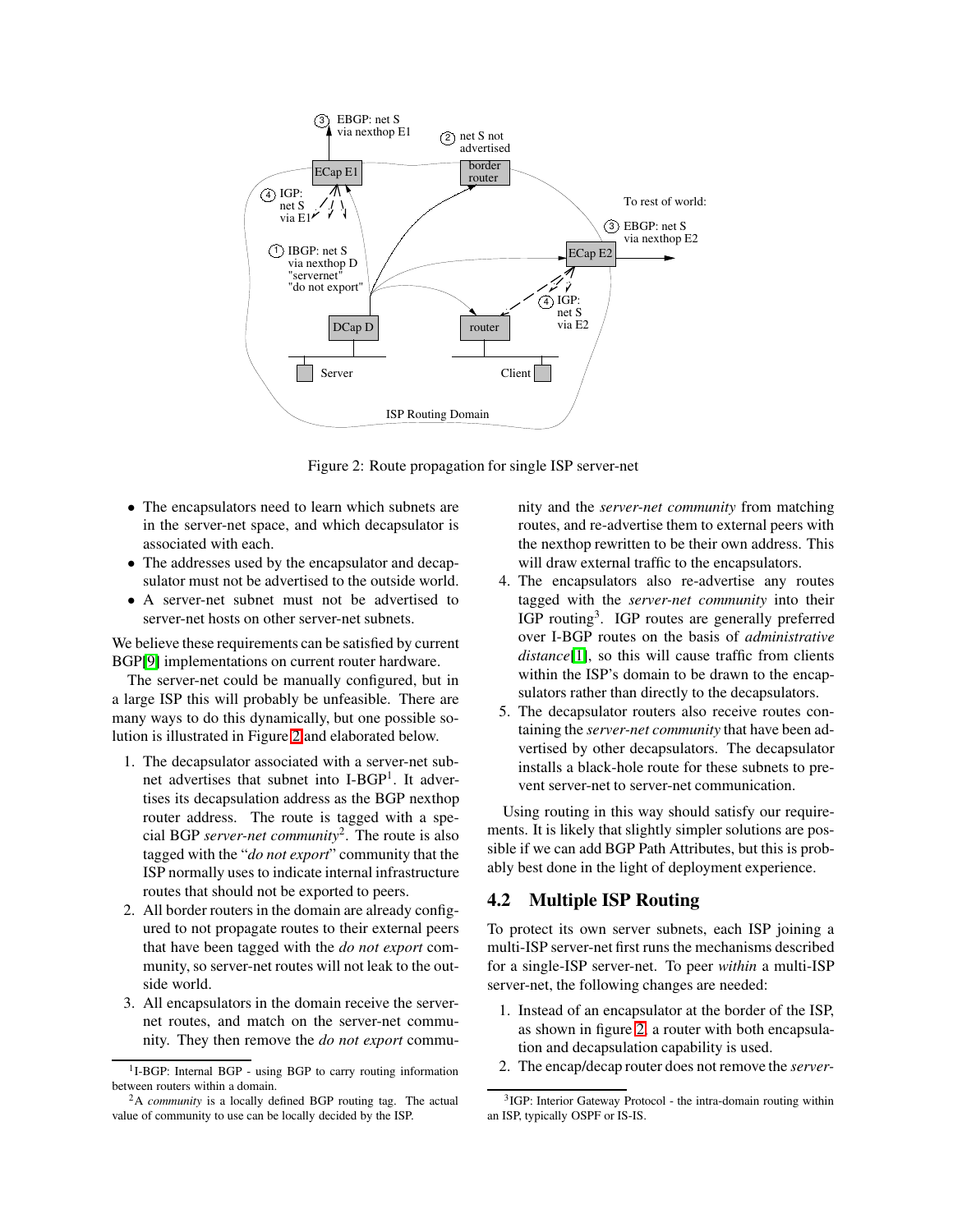

<span id="page-5-0"></span>Figure 3: Route propagation for multi-ISP server-net

*net* and *do not export* communities when transmitting the route to a cooperating neighboring  $ISP^4$ .

If the number of server subnets in the multi-ISP servernet were small, then the neighboring ISP can do exactly as described in the single ISP solution. However, in a large server-net, the number of server subnets is likely to exceed the number of routes that can be safely redistributed into the IGP. In addition, even cooperating ISPs are likely to be wary of providing another ISP with a way to inject routes into their IGP. Thus we need to modify the mechanism a little, as shown in figure [3.](#page-5-0)

On receipt at the neighboring ISP, the border router will match on the *server-net* community, and add an additional *server-net-transit* community to these routes, distinguishing them from locally originated server-net routes. Routes with this additional community will *not* be redistributed into the IGP routing by encapsulators.

The result is that traffic from clients within the neighboring ISP's network (C2 in Figure [3\)](#page-5-0) will reach the first encapsulator in the destination ISP using native forwarding. On the other hand, traffic from clients that would transit the neighboring ISP (C4 in Figure [3\)](#page-5-0) will be encapsulated by the neighboring ISP's encapsulator and tunneled to the decapsulator at the destination ISP, before being immediately re-encapsulated and sent on to the destination server subnet's decapsulator.

Where more than two ISPs peer within a server-net, routes distributed onward to other server-net ISPs are sent with the BGP nexthop unchanged. Thus traffic will only ever be encapsulated and decapsulated twice:

• Encapsulated at the first encapsulator in the nearest server-net domain to the client.

- Decapsulated and immediately re-encapsulated at the first encapsulator in the destination ISP.
- Decapsulated at the destination subnet.

There is one issue remaining with regards to figure [3.](#page-5-0) There is no guarantee that traffic from clients C3 will traverse encapsulator E2 on its way to R1, and hence be encapsulated. To ensure this does happen requires controlling the inter-domain distribution of routes for R1. In fact the requirement is that routes for such decapsulators only transit between ISPs at the same peerings that server-net routes transit. A very similar use of an additional community tag can be made to preserve this congruence. The principal difference is that such routes are never propagated outside the server-net boundary.

## **4.3 Encapsulation and Filtering**

IP-in-IP encapsulation is a standard feature on most routers. Juniper Networks ship a hardware tunnel interface module[\[4\]](#page-6-7) capable of encapsulation at 10Gb/s that supports 8,000 tunnel virtual interfaces; other vendors no doubt have similar products. Thus current hardware is capable of performing fast tunneling to enough destinations to satisfy even large server-nets.

Most backbone routers also support packet filtering capability. It seems likely that they support sufficient filter rules to cope with attacks on the scales currently seen. In a multi-ISP server-net, any one attack is spread across many encapsulators, making it even harder for an attacker to saturate the filtering capability.

A cheaper solution is to use PC hardware. 400 Mb/s forwarding was possible in 2000[\[6\]](#page-6-8) with minimum sized packets, limited largely by the PCI bus. A modern PC with PCI-Express is likely to be capable of in excess of 1 Gb/s with a very large number of hashed filter rules.

No standard exists for automated pushback of filters, but one would likely emerge if server-nets were widely

<sup>4</sup>This assumes that both ISPs use the same community values to indicate the server-net and do-not-export. If not, it will have to translate to the neighboring ISPs values.